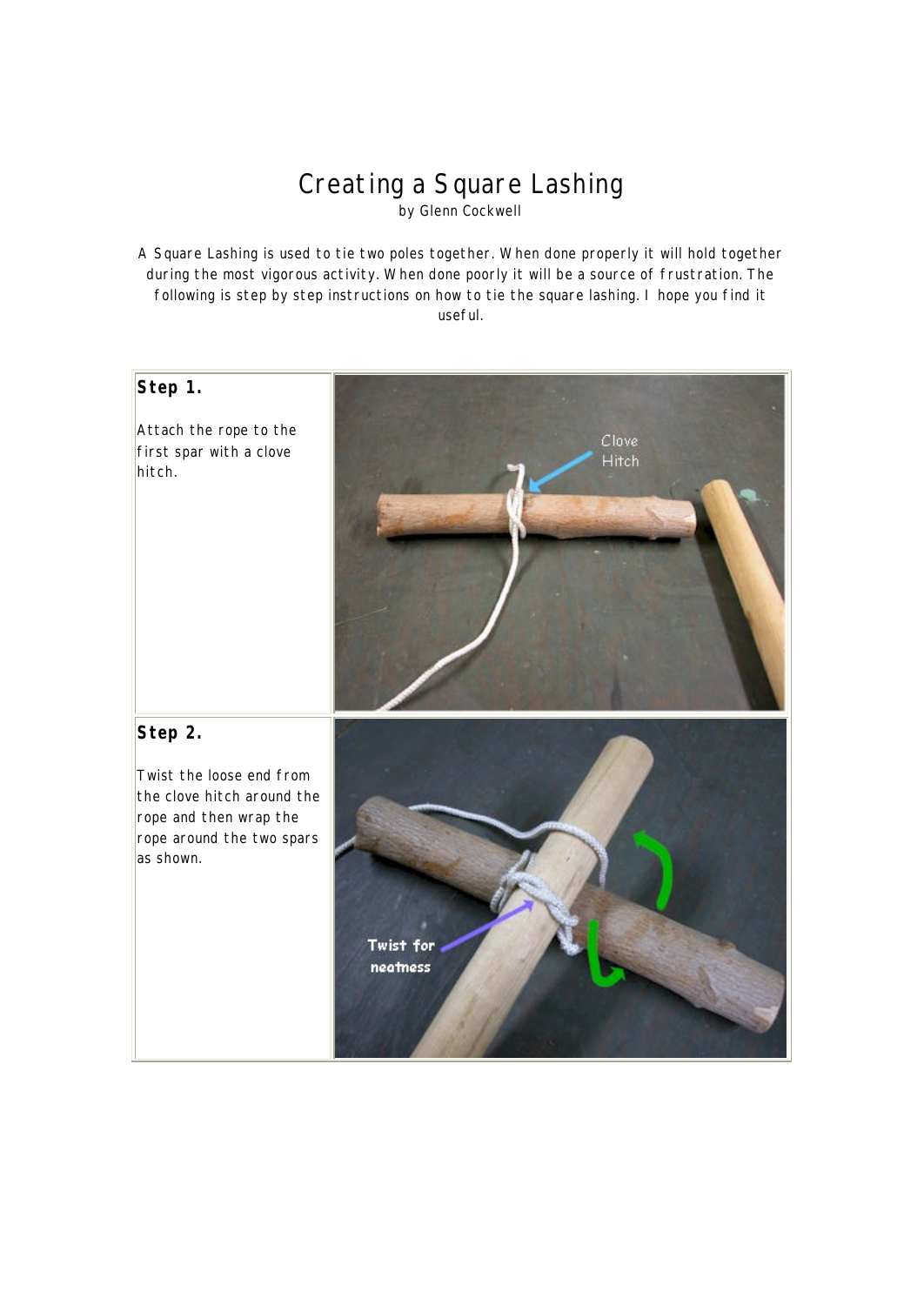## **Step 3.**

 $\sqrt{\frac{1}{1-\frac{1}{1-\frac{1}{1-\frac{1}{1-\frac{1}{1-\frac{1}{1-\frac{1}{1-\frac{1}{1-\frac{1}{1-\frac{1}{1-\frac{1}{1-\frac{1}{1-\frac{1}{1-\frac{1}{1-\frac{1}{1-\frac{1}{1-\frac{1}{1-\frac{1}{1-\frac{1}{1-\frac{1}{1-\frac{1}{1-\frac{1}{1-\frac{1}{1-\frac{1}{1-\frac{1}{1-\frac{1}{1-\frac{1}{1-\frac{1}{1-\frac{1}{1-\frac{1}{1-\frac{1}{1-\frac{1}{1-\frac{1}{1-\frac{1}{1-\frac{1}{1-\frac{1}{1-\frac$ time around, guide the rope to the inside of the  $\left|$  existing wraps on the first spar.



## **Step 4.**

On the second spar guide the rope to the outside of the existing wraps.

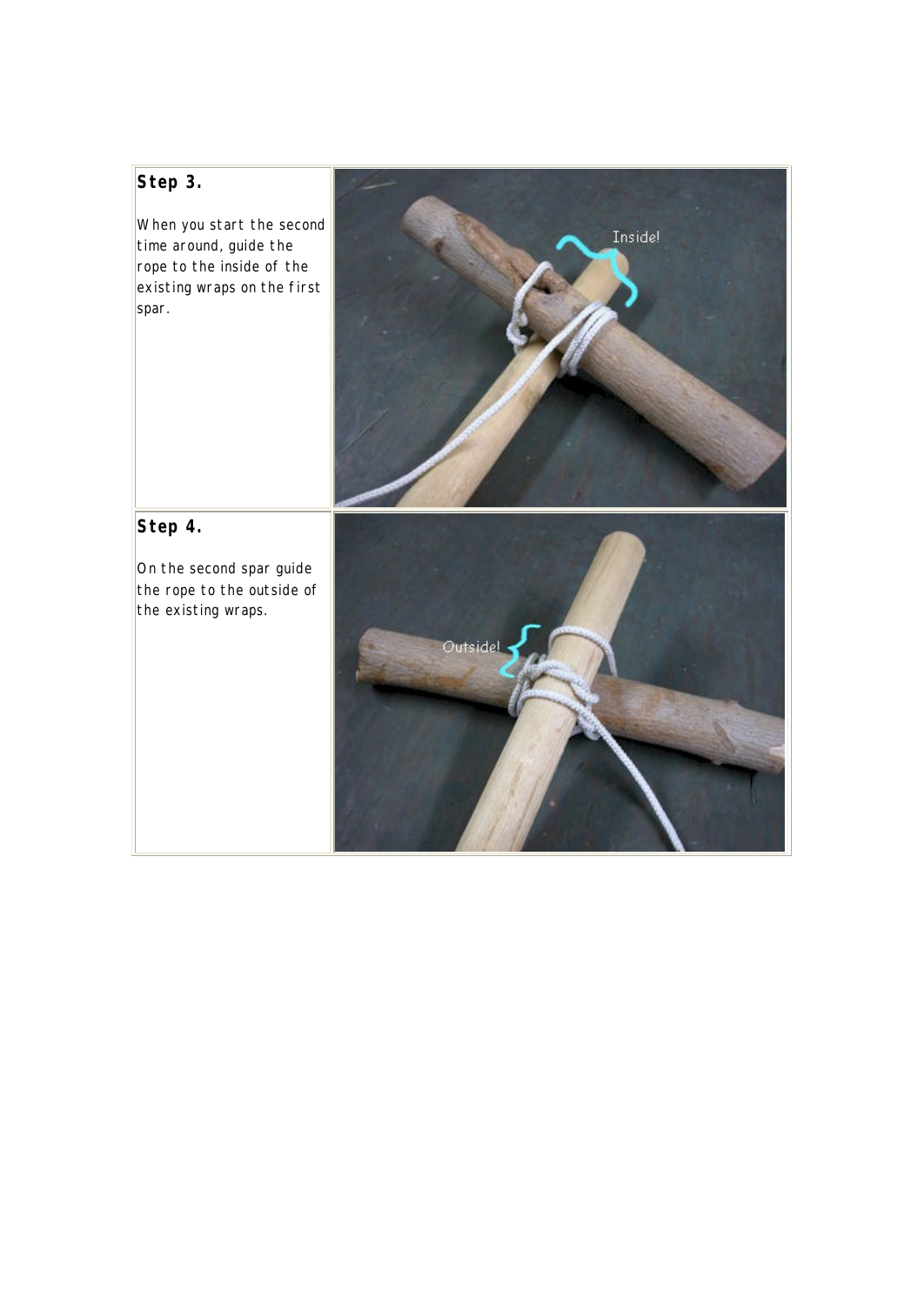## **Step 5.**

Continue wrapping the rope around the spars following the "inside - outside" sequence.



#### **Step 6.**

Once you have enough wraps to give you the strength you need for the project, guide the rope horizontally between the two spars. This is called frapping. Pull the frapping as tight as possible and then add another turn. (If lighter rope is used 4 or 5 turns may be required)

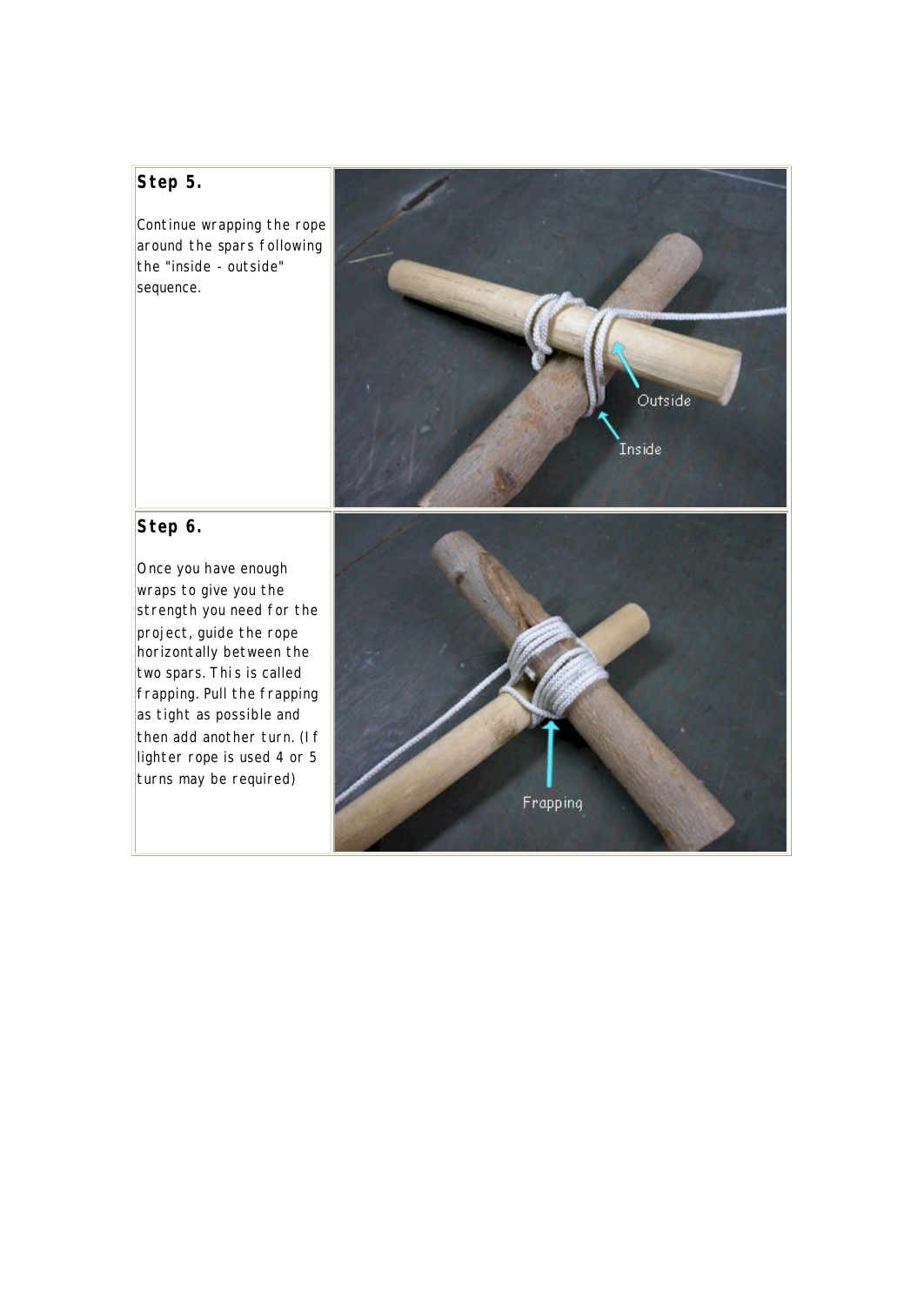## **Step 7.**

Finish the frapping by tying a half hi tch. Wiggle the rope back and forth to ensure the hitch is in as tight as possible to the frapping.



#### **Step 8.**

Add another half hitch to finish the job!

Note: Most knotting books call for a clove hitch to finish a square lashing. By tying 2 half hitches you in fact have tied the required clove hitch.